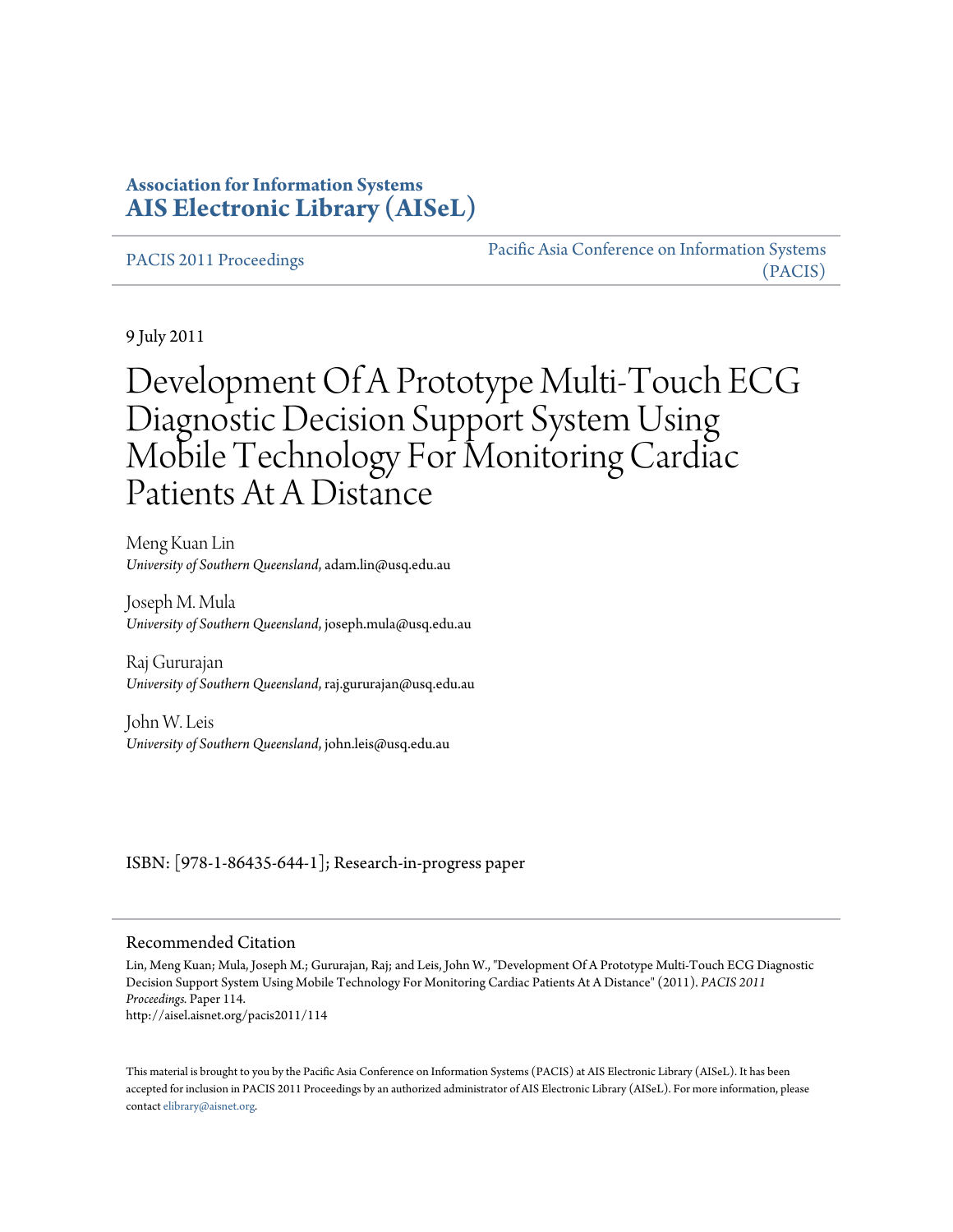# DEVELOPMENT OF A PROTOTYPE MULTI-TOUCH ECG DIAGNOSTIC DECISION SUPPORT SYSTEM USING MOBILE TECHNOLOGY FOR MONITORING CARDIAC PATIENTS AT A DISTANCE<sup>1</sup>

- Meng-Kuan Lin, School of Information Systems, University of Southern Queensland, QLD, Australia, [adam.lin@usq.edu.au](mailto:adam.lin@usq.edu.au)
- Mula, Joseph M, Faculty of Business, School of Accounting, University of Southern Queensland, QLD, Australia, [joseph.mula@usq.edu.au](mailto:joseph.mula@usq.edu.au)
- Raj Gururajan, School of Information Systems, University of Southern Queensland, QLD, Australia, raj.gururajan@usq.edu.au
- Leis, John W., Faculty of Engineering and Surveying Electric, Electronic and Computer Engineering, University of Southern Queensland, QLD, Australia, john.leis@usq.edu.au

### Abstract

*The aim of this paper is to describe the development of a multi-touch measuring tool for a mobile ECG telehealth decision support system (DSS) prototype, which will be capable of providing remote mobile communication to speed up diagnostic decision making. The prototype developed is able to display three dimensional multi-layers on a mobile device such as a smart phone extracting ECG information from a web server. Users will have access to the mobile ECG decision support system whether their hand-held device runs Android OS, iPhone iOS and Window Mobile OS or any other multi-touch screen smart phone. By adopting the theory of technology acceptance, data is analyzed using content analysis to understand what is important and desirable in an ECG decision support system. Managing ECG patient care with modern wireless devices is expected to improve the quality of care. This new development offers an ECG diagnostic DSS that has proven to be simple to use by healthcare professionals delivering a patient's ECG data recording on a smart phone device in a readable format. This paper provides an example of a DSS prototype to deliver an ECG signal to a multi-touch hand-held device that is acceptable to users.*

*Keywords: Mobile Electrocardiography (m-ECG), decision support system (DSS), multitouch, Health Informatics, Telehealth, Medical Informatics.*

 $\overline{\phantom{a}}$ 

 $1$  This is a research-in-progress paper. Contributions stated are predicted expectations but further insights may be revealed.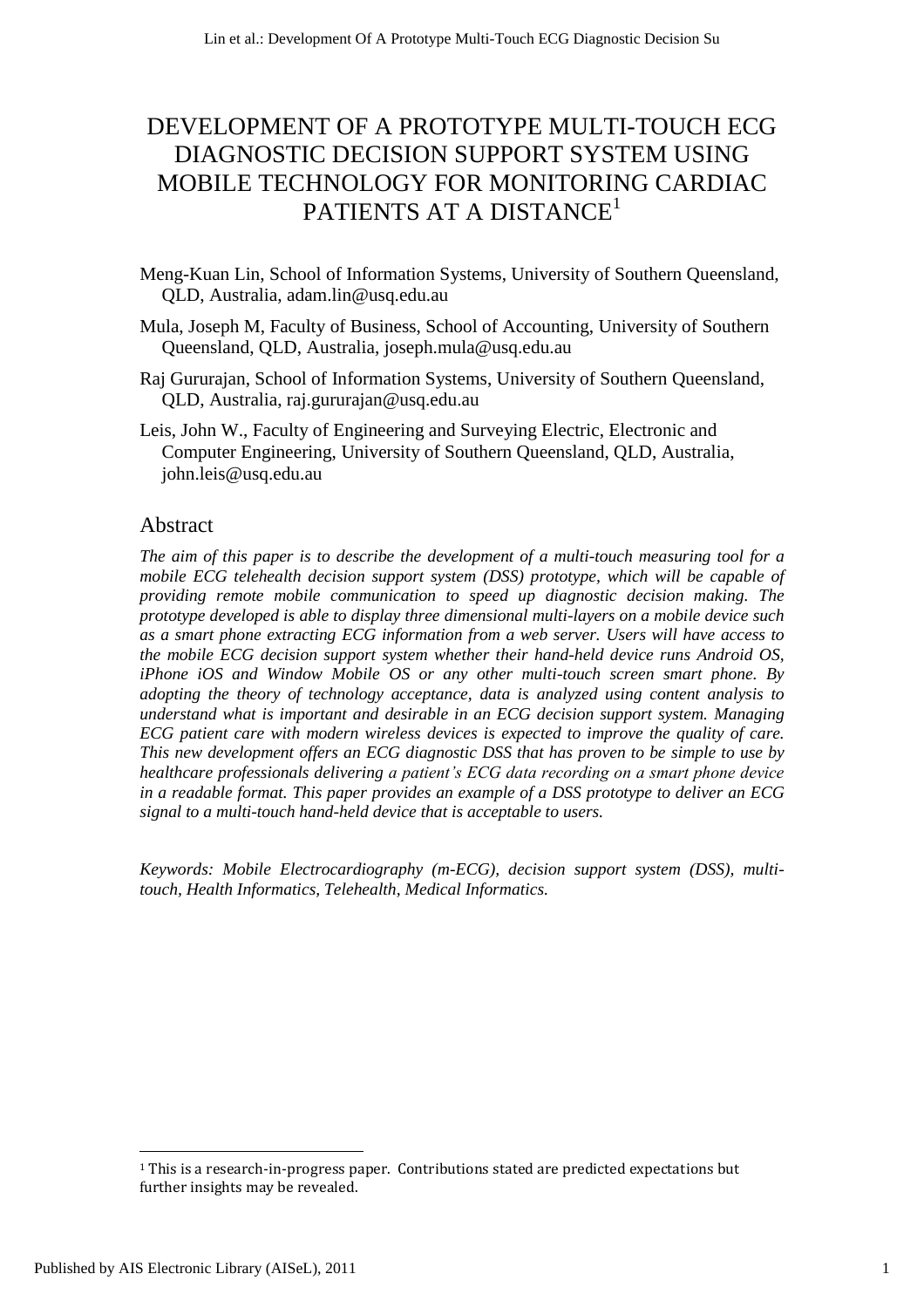# **1 INTRODUCTION**

Heart disease is the leading cause of death, causing nearly 36 percent of all deaths in Australia and estimated 785,000 Americans had a new coronary attack in 2010 [\(BetterHealth](#page-8-0)  [2008;](#page-8-0) [CDC 2011\)](#page-8-1). Heart disease is rapidly becoming one of the most serious diseases that threaten human beings. With the increasing demand on health care services for cardiac disease, there will be a significant shortage of physicians trained in critical care. Kjell [\(2009\)](#page-8-2) has estimated that by 2020, there will be a deficit of intensivist that is equal to 22% of demand, and by 2030, this deficit will approach 35%. To cover this deficit, information and communication technology (ICT) can be used to reduce the time taken for diagnosis and treatment, especially in the rapidly increasing area of cardiac disease. One of the rapidly growing areas of telemedicine is the application of ICT to long term and long-range cardiovascular disease patient monitoring at a distance from a hospital or clinic. This is made possible with emerging electrogram instruments, which are used to record arrhythmia events when they occur and allows ECG readings to be reviewed by a cardiac expert. An ECG is the primary tool used for diagnosis and to understand the severity of a myocardial infarction or heart attack. It is important for patient survival for a clinician to receive patient information pertaining to possible detrimental change of condition as quickly as possible.

Previous research has shown that reducing the time between assessment and hospital admission reduces treatment time by one-third [\(Cheng et al. 2006\)](#page-8-3). Recent advances in the ICT domain, such as mobile technology, computing power and memory size of mobile devices have increased the application of technology to ECG monitoring [\(Fang et al. 2008\)](#page-8-4). A wireless ECG instrument has the ability to work with mobile phone technology specifically by ameliorating patient monitoring and sharing details between GP and specialist physician in private and public hospitals, enhancing the speed of assessment and efficient decision making about the treatment required.

The use of smart phones in health care is reported to improve decision-making, reduce medication errors, and patient care, which indicates that such a device might be a useful as part of a medical decision support system (DSS) [\(Chiarugi et al. 2008\)](#page-8-5). This study focuses on developing a mobile ECG diagnostic decision support system, a new representation of the ECG signal-measuring tool in smart phone devices such as iPhone, iPad and Android phone. With new generation mobile technologies, which are able to receive signals from ECG instruments, cardiovascular diseases and other existing heart diseases can be detected accurately and early. To help experts to better diagnose and make care decision this study has developed a prototype using the latest technology of multi-touch for a diagnostic measuring tool. This mobile ECG DSS device poses challenges in the way diagnosis and care practices are carried out in cardiac care medicine. Testing was performed in the prototype to assess its acceptability by physicians and care givers, using the technology acceptance factors [\(Nesaar](#page-8-6)  [& Jean-Paul 2009\)](#page-8-6).

# **2 METHOD**

#### **2.1 Users**

Initially, a small number of users (13 users), having ECG experience in hospitals, were invited to participate in this research. The sample size was limited but mobile health technology development usually involves a small number of participants due to instruct and provide support to participants [\(Lindquist et al. 2008\)](#page-8-7). This study interviewed doctors (9) and nurses (4) during the latter quarter of 2010 and they were a part of the demonstration of the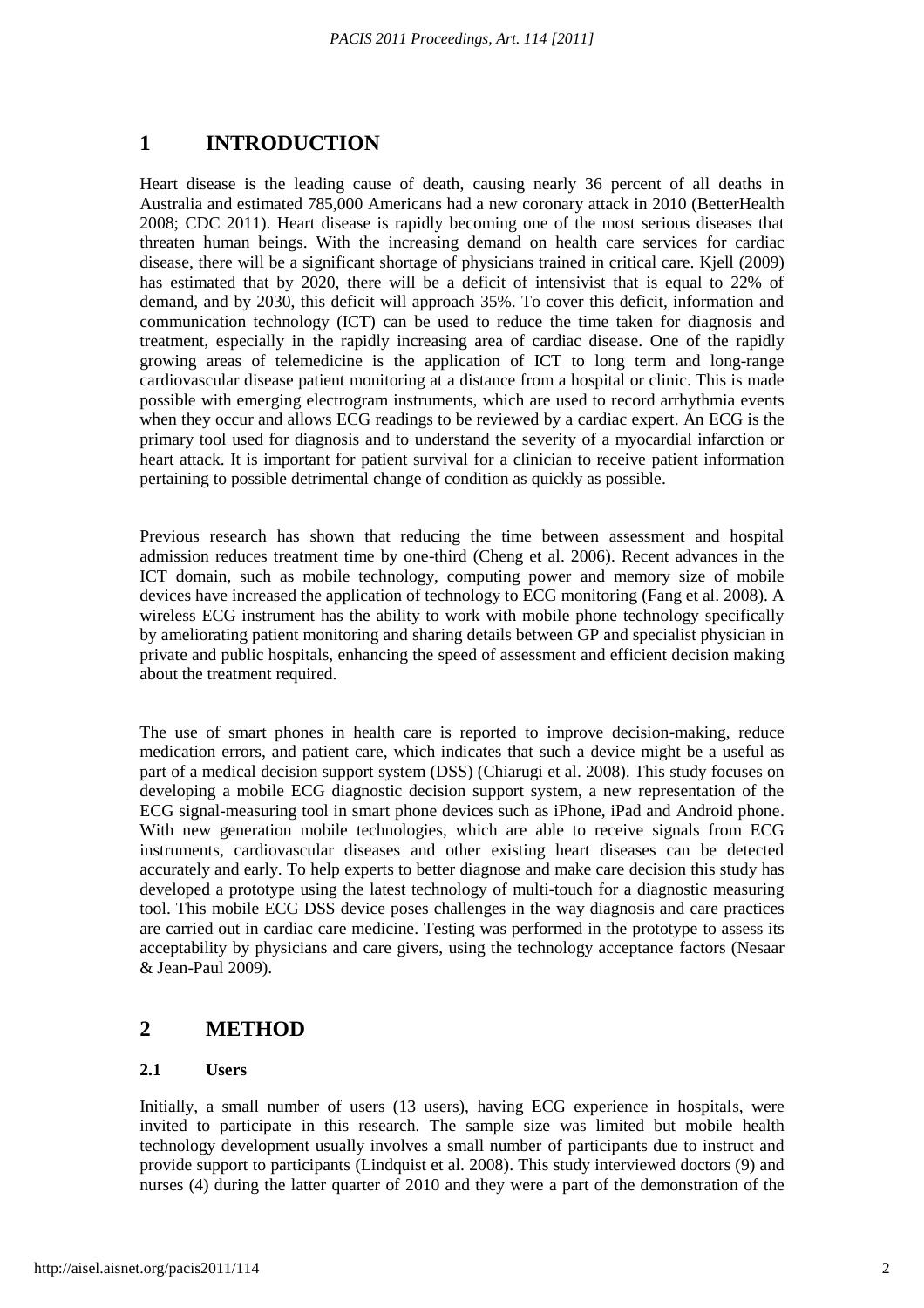mobile ECG DSS prototype. Prior pilot testing was conducted to evaluate the appropriateness of selected mobile platforms and technical robustness of the system as well as the user interface (DSS). Twelve users met the criterion of having ECG experience and they tested the mobile ECG DSS prototype with a multi-touch measuring tool running under iOS (iPhone /iPad operating system) for two weeks. The interviewees answered a questionnaire before and after their use of the device running the DSS. There were no dropouts and only one doctor had no pre-hospital experience but is a high level of expert in mobile medical treatment relating to other diagnosis areas.

#### **2.2 Materials**

The mobile ECG DSS prototype is a web-based system where hand-held devices running Android OS, iOS (iPhone OS), Web OS or any other multi-touch supported smart phone, is able to retrieve ECG signals or readings using the built-in web browser.

In this mobile DSS, patients' data transmitted from a mobile ECG device are pre-analysed using multimodal analysis engine. The results extracted from different modalities are used to create a multimodal metadata repository along with a multimodal feature index for efficient search. The mobile ECG DSS interface uses Cascading Style Sheets 3 (CSS3) and HTML5 makeup language to perform a physician's examination of a patient's record. In this way, when a physician selects each ECG lead (up to 12 leads) recording, the current patient data is retrieved from the multimodal index and establishes a graph looking much like a line graph, composite inline, box plot or pie chart to support diagnosis, similar to what would appear on an ECG printout. The DSS report generation module pools diagnosis graphs associated with a patient's record to form statistical summaries to aid diagnosis. Sample output from the mobile ECG DSS as is displayed on a smart phone (iPhone) is shown in Figure 1.



List patients who attached mobile ECG device Patient's current location



*Figure 1. The mobile ECG decision support system in a smart phone device*

Another main development of the prototype mobile ECG DSS involves a multi-touch measuring tool, which has the ability to reduce diagnosis time. The multi-finger interaction is a common experience that supports typing and executing key commands that are discrete serial actions [\(Tomer 2006\)](#page-8-8). The goal of this multi-touch and multi-layer processing is to make it easy for a user to undertake a diagnosis using the simple 3D layers in HTML5/CSS being a necessary enabling technology to support the required levels of detail in the ECG waveform, and to support varying views of that waveform. Instead of using a normal scale, the multi-touch scale measuring tool object provides a transparent layer to look though this object and be able to measure the ECG waveform displayed underneath.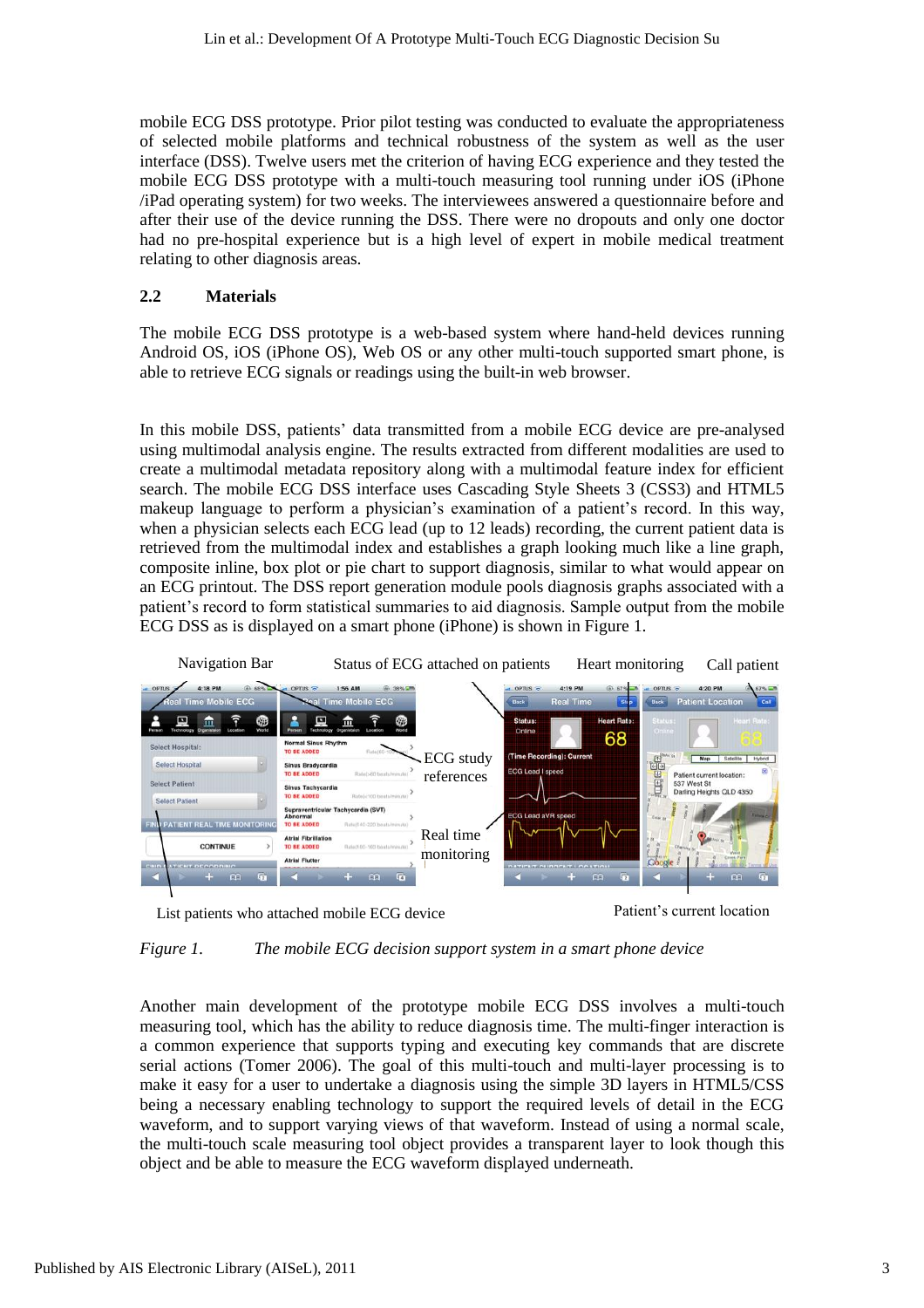The technique (Figure 2) extends the idea of area cursors by allowing a user to transform the tool object with one or two fingers. The user can scale, translate and rotate the object by moving their fingers on top of them, where the relative positions of associated contact points towards the object are preserved. The size of the activation area is proportional to the span of the fingers.



*Figure 2. Adjustable cursor area makes it easy to select isolated targets (big circle with red dot) and calculates the distance with individual targets (blue dot) while allowing for resizing object*

#### **2.3 Process**

Nesaar & Jean-Paul [\(2009\)](#page-8-6) has identified mobile adoption factors to deliver telemedicine services (Table 1). These factors form part of a generalised technology acceptance theory for innovative technology in public healthcare sector. Users participated in acceptance aspect broken into seven acceptance factors. In order to complement the qualitative data collected of each factor, data collection included questionnaires and interviews. Data were collected between Nov and Dec 2010.Users practiced using the mobile ECG DSS together with a technical explanation from interviewer. During their use of the mobile ECG DSS, the user was asked questions about the capability of the DSS, diagnosis support provided using the multi-touch function, easy of viewing therapeutic records, and acceptance of the device for adoption in cardiac care. Interviews were digitally recorded and notes made of non-verbal behaviours during use of DSS.

#### **2.4 Data analysis**

Qualitative data were gathered during testing of mobile ECG DSS using focus groups and analysed using content analysis [\(Burnard 1995\)](#page-8-9). Data was captured at a practitioner level in decision making, and on characteristics of technology acceptance to support or increase the use of the mobile ECG DSS (Table 1). Data analysis results have been presented in seven factors (Table 1) making up aspects of acceptance. Seven factors emerged from the content analysis, which represented the key contributing to the acceptance and the perception of mobile ECG DSS in the general practice. This method is used as a research tool to determine the presence of certain words, concepts and categories with a set of text [\(Arnit 2004\)](#page-8-10). So that each factors was determined to play a role in the user acceptance of mobile health technology from this research.

## **3 RESULT**

#### **3.1 Demography**

Of the practitioners  $(n=13)$  who had experience with ECG monitoring and pre-hospital ECG analysis, eight practitioners had more than eight years of work experience with cardiac care;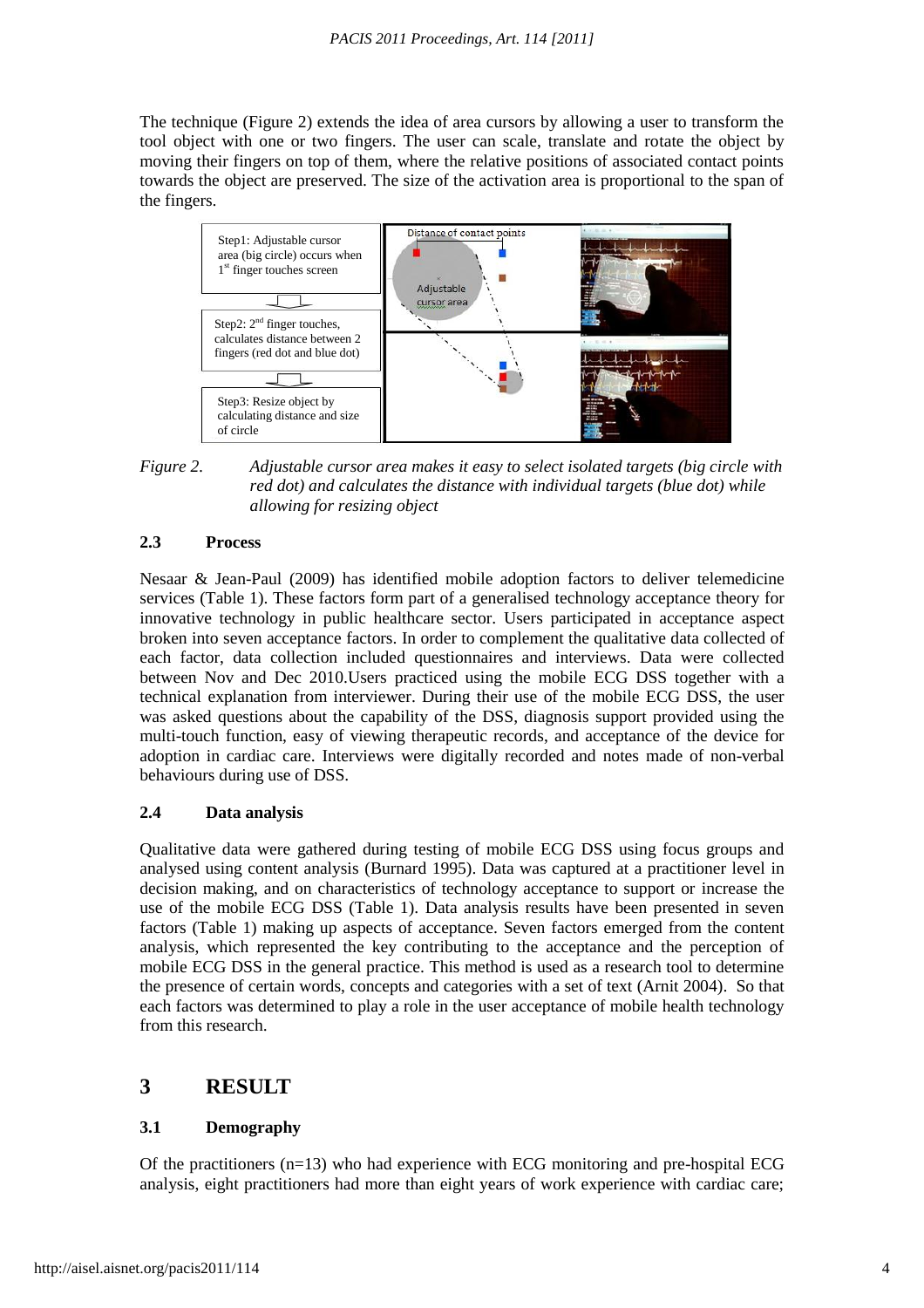the other four had more than five years. They were asked about their involvement in medical instrument conferences in relation to new health care service as medium (n=5) to high attending  $(n=8)$ , new mobile medical technology appetence as low  $(n=1)$  to high interested  $(n=12)$  and attitude forward mobile adoption as considered  $(n=9)$  to immediately  $(n=4)$ . The majority of the participants (n=10) had used Far-End (wireless medical system) device in health recording, whereas only six participants had experience with remotely treatment for cardiac patients.

| Factors                     | Description                                                                                                                                                                                                                                                                                                                                                              |
|-----------------------------|--------------------------------------------------------------------------------------------------------------------------------------------------------------------------------------------------------------------------------------------------------------------------------------------------------------------------------------------------------------------------|
| Perceived usefulness        | Doctors perceived the mobile ECG DSS that is being able to provide them with relevant<br>information either via the mobile network or software itself for the devices. They perceived<br>the ECG DSS as a reference tool, patient information tool and even contemplated its use as<br>a decision support tool that could help in diagnosis and medication prescription. |
| Social influences           | Doctors display a professional maturity that does not allow factors like image or subjective<br>norm to influence them.                                                                                                                                                                                                                                                  |
| Perceived user resources    | Lack of resources to support their use of mobile ECG DSS by the hospitals, which did not<br>negatively influence their intention to adapt. This could be attributed to the social<br>circumstances where doctors have leant to cope with limited resources on a daily basis,<br>despite their extremely pressurised work environments.                                   |
| Task/technology fit         | The medical profession is very information intensive one and doctors realised that the<br>mobile health DSS would be able to help and keep abreast of the latest medical knowledge.                                                                                                                                                                                      |
| Result demonstrability      | Doctors believed that the technology would be able to help them deliver better quality care<br>to their patients                                                                                                                                                                                                                                                         |
| Fear of legal action        | Underlying doctors' perceptions of the ECG DSS as an information tool was an unease in<br>respect of malpractice legal suits. It was thought that the technology could aid the decision<br>support. This could help reduce the possibility of incorrect diagnosis and treatment, perhaps<br>legal action against the doctor.                                             |
| Doctor-patient relationship | Where doctors do not interact with patients, a number of the above factors are not<br>applicable. Thus this can be seen as a moderating variable or factor on the other factors.                                                                                                                                                                                         |

*Table 1. The acceptance factors that emerged from data analysis [\(Nesaar & Jean-](#page-8-6)[Paul 2009\)](#page-8-6)*

#### **3.2 Findings**

Results from data collected using questionnaires showed that the majority of doctors and nurses had occasionally or often experienced ECG monitoring/ analysis (n=12), and routinely provided treatment for cardiac patients (n=12). Most practitioners said they had received sufficient information needed to accomplish ECG diagnosis on the mobile device by using multi-touch measuring tool  $(n=10)$  and adding diagnosis note  $(n=12)$ . However, some practitioners (n=7) indicated that using the mobile device could be the main medical instrument for ECG reading but some disagreed with the idea of using a mobile screen to replace current paper read-out (n=6).

#### *Acceptance*

After using the mobile ECG DSS, the majority of the participants (n=13) found that it displays better ECG wave graphs than paper based print-out and provides more data completeness. Moreover, participants had different points of view as to whether the mobile ECG DSS application can reduce diagnosis time compare to other ECG devices; five doctors argued this issue, whereas all nurses totally agreed.

*"Do not think it is time saving...almost all patients need to have a careful diagnosis and analysis".*

*"Faster to make an assessment and avoid unnecessary suffering can be gained in this ECG mobile adoption but it is probably a matter of getting used to it".*

*"Better control of DSS for real time monitoring when we are in situations that needs us to look at mobile device for immediacy."*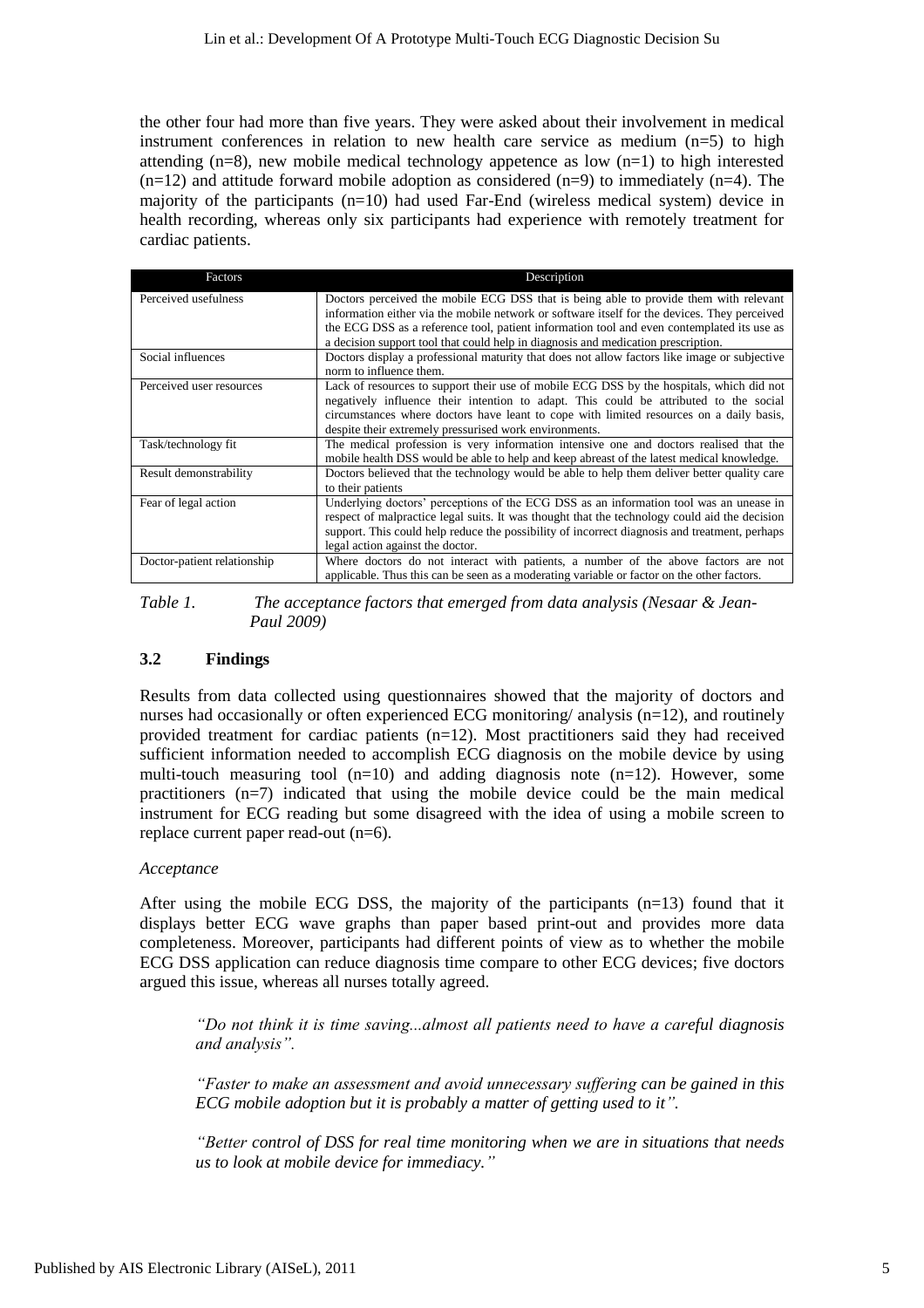Participants reported that this is their first experience using a multi-touch function as a measuring tool in ECG diagnosis. Twelve participants found that it is suitable for emergency medical service (EMS) (Table 2).

*"While I can use it in its entirety I think it is a very useful tool that can benefit much of our everyday work such as using measuring tool for quick diagnosis".*

*"It has not been easy, but it's a beginning, before you have learnt the functions [….] then I would have indeed used it, I would change to a better smart phone and use in my daily work".*

Ten participants perceived that the mobile ECG DSS promoted realistic expectations of realtime monitoring and higher levels of treatment of cardiac care to patients. With easy access ECG information from the hand-held device, it could contribute to increasing confidence towards acceptance.

*"If carried out properly, it can increase confidence".*

*"It provides confidence for me when there is so much information …also includes the reference for reviewing ECG knowledge".*

*"It won't be an issue for doctors to accept new mobile technology, as from my understanding, doctors love trying new methods to speed up all treatments".*

|                                                                              | Median | Range <sup>a</sup> |  |  |
|------------------------------------------------------------------------------|--------|--------------------|--|--|
| With the mobile ECG DSS, it has ability to                                   |        |                    |  |  |
| print better ECG wave graphs                                                 | 3.53   | $2 - 4$            |  |  |
| replace original ECG on paper read-out                                       | 2.69   | $1 - 4$            |  |  |
| analze a patient's data using multi-touch measuring scale tool               | 3.38   | $3-4$              |  |  |
| provide legible information and reliable output                              | 3.53   | $1 - 4$            |  |  |
| increase the level of quality in comparison to a ECG paper printout          | 2.92   | $1 - 4$            |  |  |
| reduce diagnosis time                                                        | 3.15   | $1 - 4$            |  |  |
| provide data completeness in presenting and recording                        | 3.46   | $2 - 4$            |  |  |
| provide patient support than other ECG device                                | 3.30   | $2 - 4$            |  |  |
| use in EMS routinely                                                         | 3.38   | $1 - 4$            |  |  |
| The mobile ECG DSS might                                                     |        |                    |  |  |
| enhance the quality of treatment and diagnosis                               | 3.00   | $2 - 4$            |  |  |
| enhance the delivery of treatment and diagnosis                              | 3.30   | $2 - 4$            |  |  |
| have realistic expectations in cardiac care                                  | 3.07   | $2 - 4$            |  |  |
| have benefits to be gained by the application/mobile adoption                | 3.30   | $2 - 4$            |  |  |
| have other potential uses in it with hardware and software                   | 3.30   | $2 - 4$            |  |  |
| <sup>a</sup> Possible variations: 0 (totally disagree) to 4 (totally agree). |        |                    |  |  |

*Table 2. Participants assessment of acceptance (n=13)*

# **4 DISCUSSION**

Interviewees also highlighted a number of challenges to accept new medical technology. These included usefulness, social influences, user resources, technology fit, result demonstrability, legal action and doctor-patient relationship (Table 3).

This paper found that a DSS mobile device as a reading instrument has the potential to be useful as an ECG analysing device for doctors and nurses in real-time monitoring. The majority of participants (n=9) regarded the mobile ECG as a useful DSS. In fact, 84% of participants (n=11) specific mentioned that a multi-touch measuring tool object helps to reduce diagnosis time and provides easily accessible information to the medical decision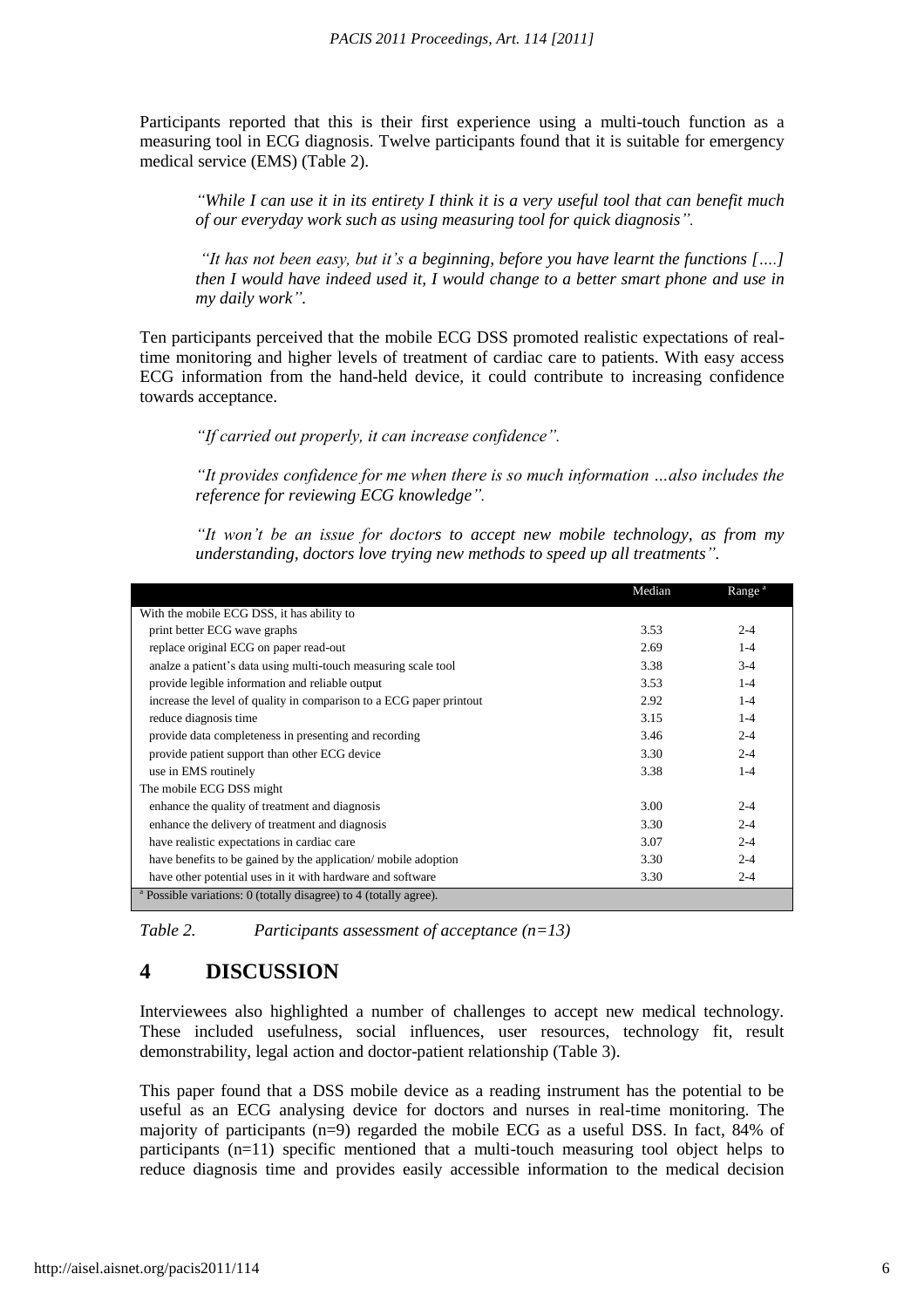support. All nurses were particular interested in ECG Reference (built into interface) because it can be useful tool in their future work as it is most frequently used during practice and they do not have higher level of knowledge of ECG diagnosis.

| Attitude towards mobile ECG DSS | Advantage                                                                                                                                                                                                                          | Disadvantage                                                                                                                                                                                                                                                                                |
|---------------------------------|------------------------------------------------------------------------------------------------------------------------------------------------------------------------------------------------------------------------------------|---------------------------------------------------------------------------------------------------------------------------------------------------------------------------------------------------------------------------------------------------------------------------------------------|
| Usefulness of a mobile devices  | Useful $(n=9)$<br>Easy to access to the information they<br>needed to accomplish their work<br>Faster to make assessment<br>User-friendly<br>Possibility to make these tests<br>A convenient way to analysis<br>Confidence in work | Not useful $(n=4)$<br>More functions and content are needed<br>Require specific hand-hold device to<br>operate the DSS<br>A screen size has to be considered<br>Required higher speed mobile Internet<br>transmission<br>It is only a good idea to use on monitoring<br>$12$ to $48$ hours. |
| Social influences               | Increased $(n=5)$<br>A guideline for future electrogram analysis<br>More control of the patients' diagnosis                                                                                                                        | Not increased $(n=8)$                                                                                                                                                                                                                                                                       |
| User resources                  | Important $(n=5)$<br>Intention to use new medical technology                                                                                                                                                                       | Not important $(n=8)$                                                                                                                                                                                                                                                                       |
| Technology fit                  | Easier $(n=7)$<br>Good<br>Easy to learn<br>Better medication managing<br>Comes with quick loading                                                                                                                                  | Not easier $(n=6)$<br>Took time to learn how to use<br>More practice is needed                                                                                                                                                                                                              |
| Result demonstrability          | Time saving $(n=11)$<br>Reduce diagnosis time when launching<br>application from mobile                                                                                                                                            | Not time saving $(n=2)$<br>To make the ECG reading accruable, it is<br>important to make sure leads have been<br>attached in the right way and not all nurses<br>would have good knowledge with it                                                                                          |
| Fear of legal action            | Reduce $(n=7)$<br>As an information tool and help to reduce<br>the possibility of incorrect diagnosis                                                                                                                              | Not reduce $(n=6)$<br>Double side effect between personal<br>information and mobile security                                                                                                                                                                                                |
| Doctor-patient relationship     | Increased $(n=6)$<br>Always on interaction could increase<br>relationship between us                                                                                                                                               | Not increased $(n=7)$<br>Comfortable to use on patients                                                                                                                                                                                                                                     |

*Table 3. Summary of participants assessment by acceptance factors*

Compared to doctors' and nurses' previous experiences, participants were very positive towards using the multi-touch measuring scale object as their primary ECG decision making tool. However, to enhance the quality of the health care using technology, it is important to look at all acceptance factors [\(Nesaar & Jean-Paul 2009\)](#page-8-6). Participants believed that the mobile ECG DSS might increase the quality of treatment. This study shows an alternative way to think about using a mobile based decision support system to improve cardiac care by applying technology acceptance factors. In the process of carrying out this prototype development and study, it was able to determine not only what technology acceptance factors might occur in mobile health care, but also the reasons for those assessments.

# **5 CONCLUSIONS**

Fundamentally, the multi-touch function on the smart phone was found to be useful and acceptable to doctors, nurses and cardiologists in real-time (simulated) monitoring of cardiac patients when obtaining a patient's ECG signal from a mobile transmission. The multi-touch measuring tool may support doctors in reducing inappropriate treatment. Based on feedback, the mobile ECG DSS has been modified to arrive at a better solution acceptable to users. However, to optimize the use and acceptability of this mobile ECG DSS, it is important to evaluate the system in doctors' everyday clinical practices. With the addition of more functions and content, the multi-touch mobile ECG diagnostic decision support system will become more acceptable and user-friendly for doctors and nurses for long distance real-time monitoring.